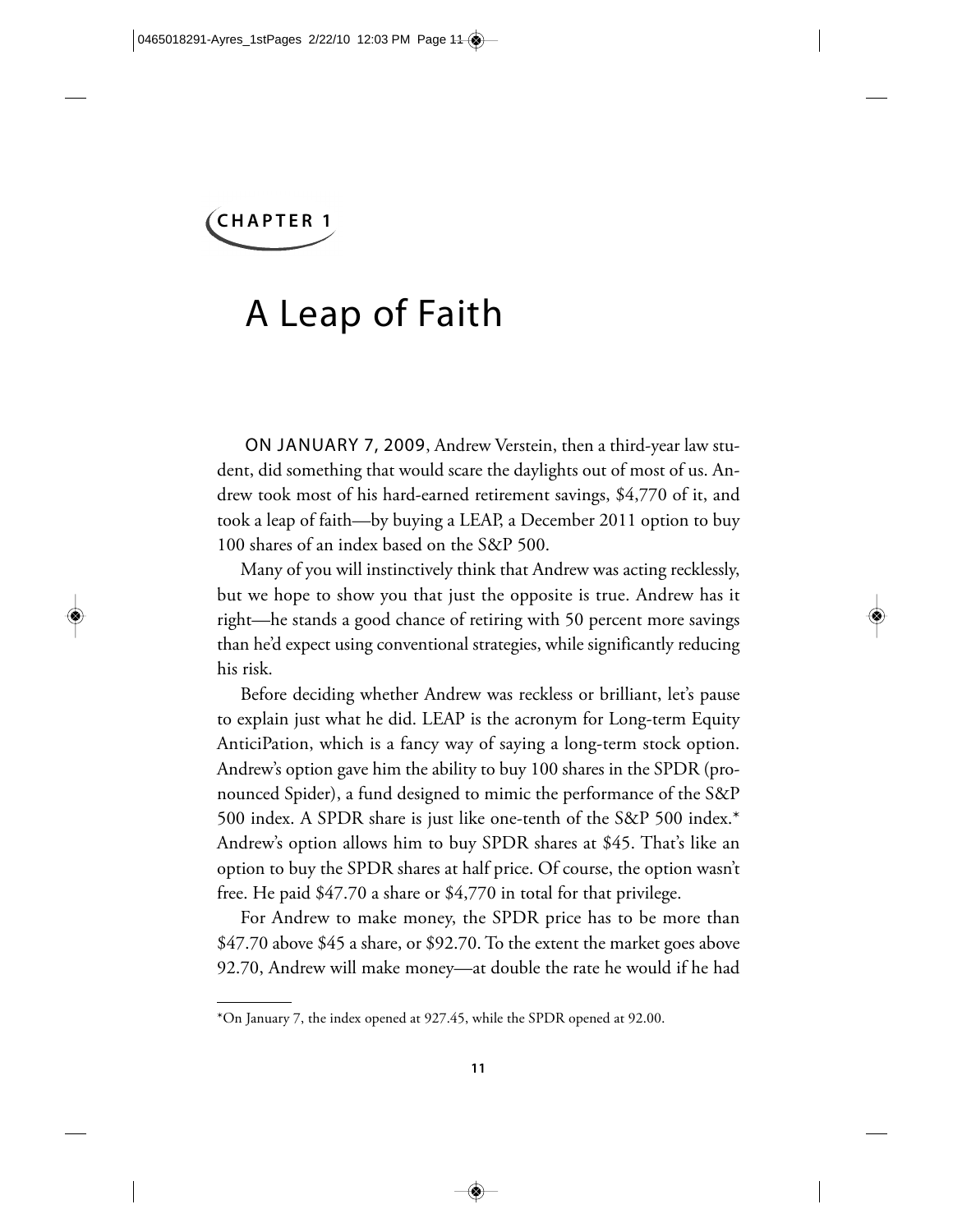just invested his \$4,770 in the S&P directly. His \$4,770 would only have bought 52 shares directly; with the option, he has exposure to 100 shares. But if the market goes down, Andrew loses money twice as fast, too. If the index ends up being worth less than \$45, he will have lost his entire head start on retirement savings.

# **Gambling His Retirement?**

Andrew is remarkably thrifty, perhaps to a fault. Before law school he worked for a year as a paralegal, and the job took him to Paris, Milan, and Mexico City. As a result, most of his living expenses were taken care of, allowing him to save a prodigious amount even on a modest salary. He probably should have enjoyed more of the local color, cappuccinos at the street cafés, but that isn't his style.

So why is Andrew taking this gamble with his retirement? The short answer is he was convinced that buying the LEAP is a prudent investment not because he was sure the stock market is going up and wanted to make a short-term killing. In fact, after the volatile stock swings of 2008, Andrew's not sure at all about whether stocks will increase or decrease over the life of his option. But he sees this purchase as part of a conservative, long-term strategy to invest for his retirement. Andrew read an early draft of an academic article we wrote on diversification across time, and he followed up by asking how it would be possible for him to put the article's theory into practice. We wrote this book to let you in on that conversation.

To get the long answer, we go back to work done in the 1960s by Paul Samuelson and Robert Merton. In their groundbreaking articles, they ask how someone who had all of his or her retirement savings up front in cash would choose to allocate it between stocks and bonds.<sup>1</sup> Imagine for a moment that you are twenty-five and inherit a \$500,000 trust fund that can only be spent when you reach retirement age. How would you invest it today between stocks and bonds?

Your answer would obviously depend on your tolerance for risk and the expected returns on stocks and bonds. For the sake of argument, let's say that your allocation is 60:40, 60 percent in stocks and 40 percent in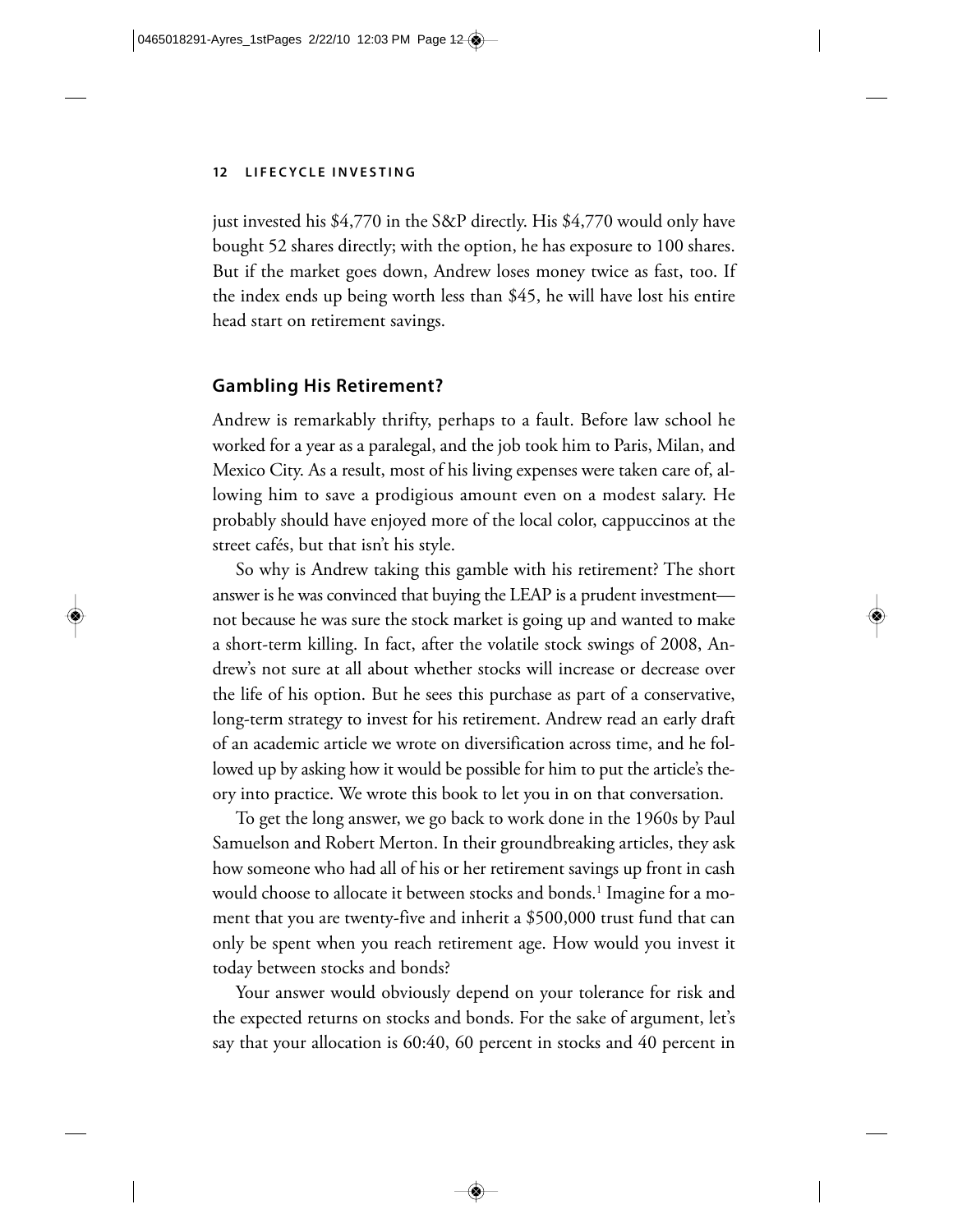bonds. Now we have to translate this situation back to the real world, where, alas, no one has left you with such an inheritance.

Put yourself in Andrew's shoes. You're twenty-five, soon to be a newly minted JD, and you've saved \$5,000 for retirement in your IRA. How would you invest that money between stocks and bonds?

If your answer is 60:40—put \$3,000 in stocks and \$2,000 in bonds you've fallen into the trap. This is the mistake that most people make. This fails to consider that Andrew's future salary is much like a bond. The average starting salary at New York law firms is above \$150,000. On that salary, Andrew plans to put away at least  $$10,000$  a year into a  $401(k)$ plan. And the amount saved will go up with promotions and inflation. Those savings contributions are like mortgage payments, though he hasn't borrowed any money. Instead, his 401(k) plan is like the bank, collecting payments that are worth \$500,000 from today's perspective.

Here is Paul Samuelson's investment advice for someone just like Andrew:

If you are a young professional with future [earnings that] cannot be efficiently capitalized or borrowed on, to keep your equities at their proper fraction of *true total wealth,* you should early in life put a larger fraction of your liquid wealth in common stocks.2

Most of Andrew's true total wealth is tied up in his human capital and over time this will be converted to financial capital. In theory, Andrew could go out and sell his future savings contributions to someone who would give him \$500,000 today in return. In practice, no such markets exist. Just like the trust fund kid, Andrew has something worth \$500,000 today that he doesn't have access to. His anticipated future savings is like owning a half-million bond that is stuck in his portfolio. Fortunately, money is fungible and so Andrew can compensate by overinvesting the parts over which he does have control.

If he were to invest his current \$5,000 savings 60 percent in stocks and 40 percent in bonds, then it would be as if he had \$3,000 in stocks and \$502,000 in bonds. Were he to invest all \$5,000 in stocks, he would still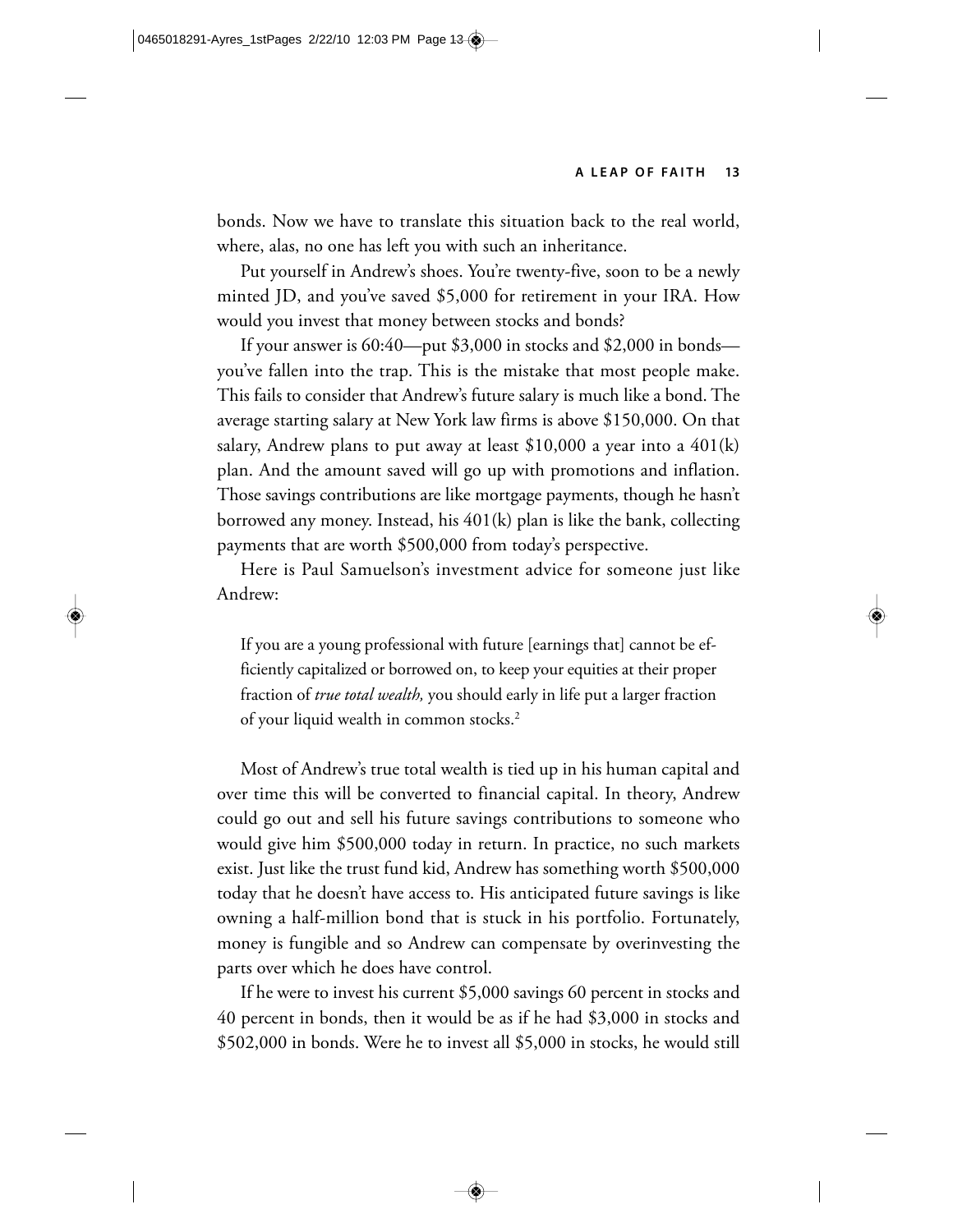be below 1 percent in stocks. Even if he were to leverage his \$5,000 investment at a 2:1 ratio, so that he has exposure to \$10,000 of the market, he would be 2 percent in stocks, far below his desired ratio of 60 percent. Investing with leverage won't get him to 60:40, but it moves him in the right direction. Viewed from this perspective, we hope you can see that what Andrew did in exposing himself to \$10,000 of stock risk isn't at all radical. From a more holistic perspective, he put less than 2 percent of his true savings at risk.

Andrew knows that he is just starting out. He wants to learn what he is doing when the stakes are \$5,000, not \$100,000 or \$500,000. As Andrew explained to us: "When I wanted to learn something about sports, I decided to make some small bets. That way I had a real incentive to learn about the players and the game. When it comes to stocks, this is giving me a chance to learn while the stakes are still small."

Andrew played a bit of poker in college. He was even good enough to win some small tournaments. But he's not a gambler. Those tournaments had buy-ins of \$2, and Andrew walked away with \$100. If he were to get better at playing poker, Andrew knew he'd have to raise the stakes, and that isn't how he wanted to spend his time. In the case of investing for retirement, however, he couldn't afford just to sit on the sidelines and watch.

When it comes to financial investments, diversification is essential. Andrew took this gamble in order to better diversify his portfolio. His investment was already well diversified in one way: He bought options on an index of stocks rather than any one stock. That's the smart, if boring, thing to do. Jim Cramer wouldn't have much to shout about if the average investor was like Andrew and just bought stock market indices. Andrew knows that his job is to be a lawyer, not a stock picker. In law school, he didn't have time to figure out which stocks would outperform and which ones wouldn't. Even if he did have time, he is smart enough to know that he isn't likely to beat the average.

Later in life, Andrew can do even more in terms of diversifying his portfolio. He can add foreign stocks, commodities, and real estate to the mix. But for now, spreading his investments across the 500 stocks in the Standard and Poor's index is a good start.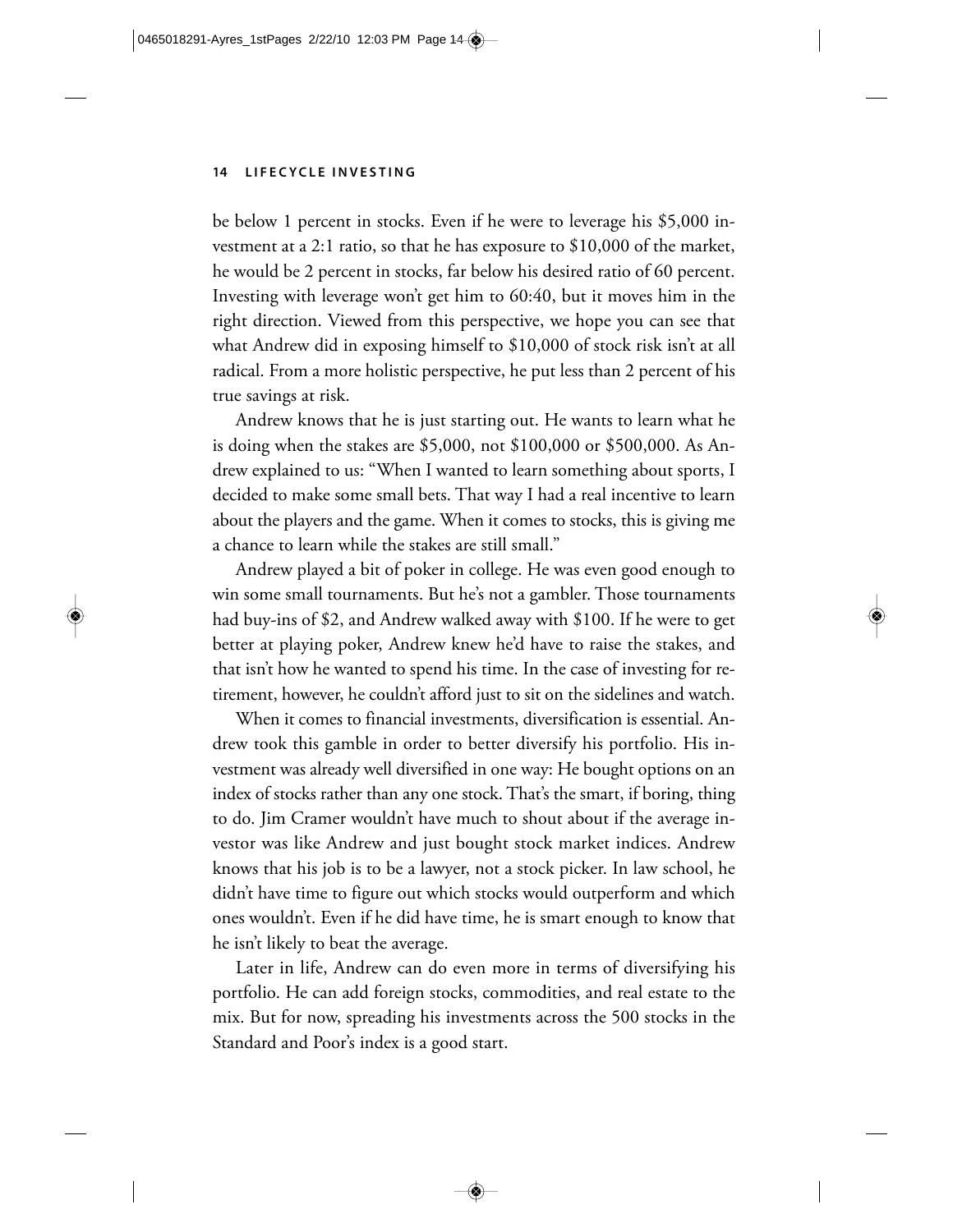#### **Total Dollar Years**

To see how Andrew's investing strategy reduces his risk, we calculate a new measure of stock market exposure, something we call "Total Dollar Years." Total dollar years is the sum of dollars you have invested in stock each year. If Andrew were to invest \$5,000 in year 1, \$10,000 in year 2, and \$15,000 in year 3, he would have invested a total of \$30,000 "dollar years." Andrew is much better diversified against temporal fluctuations in the stock market when he invests the total dollar years more evenly across time, here \$10,000 in each of three years. The total dollar years are the same, but they are better spread out. Of course, Andrew didn't have \$10,000 to invest in year 1 and that's why it made sense for him to buy the LEAP.

You should think of every year of your life as a distinct investment opportunity. Diversification tells us that you shouldn't put 80 percent of your stock investment into just 10 stocks. You do better to spread your bets across a broader portfolio.

The same idea of equal allocation applies to investment periods. People make the mistake of putting 80 percent of their stock investments in just ten years. This can have disastrous consequences if those ten years happen to end badly. In fact, as we write this in the summer of 2009, the S&P stands at its 1997 level. People close to retirement who invested the bulk of their stock money in this lost decade will not have done well. You are better off spreading your stock investments across several decades. Keep the total dollar years the same, but spread them out over more years.

### **Use Leverage**

The naysayers respond that this kind of temporal diversification just isn't possible because young people don't have more money to invest. You can't invest what you don't have. But that's flat wrong. When it comes to housing, people invest what they don't have all the time. You save for a down payment, and then go out and buy a house or condo worth ten times as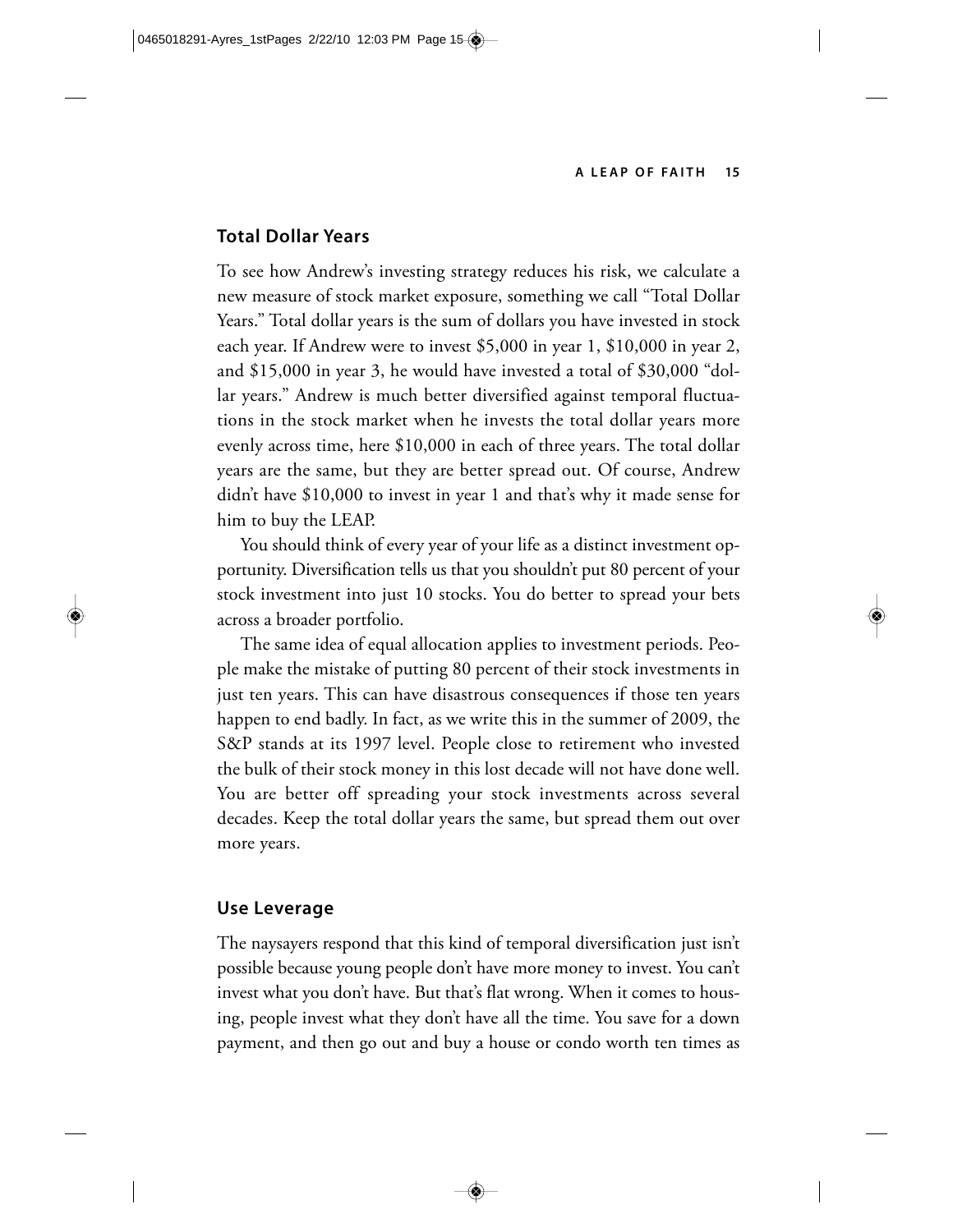much by borrowing the difference. Lenders are willing to lend the money because the house serves as collateral.

The same holds true for stock investments. You can take what you've saved and combine that with borrowed money to purchase more stock than your total savings. Federal law limits the amount you can borrow it can't be more than you put up. So if you have \$4,000 to invest, you can borrow another \$4,000 from your stockbroker in order to buy \$8,000 of stock. This is called buying stock on "margin."

Buying stock on margin increases your exposure and hence your shortterm risk. It's called a "leveraged" position because, like Archimedes' lever, a small movement in the market can produce a large movement in portfolio value.<sup>3</sup> If you buy a \$500,000 house with a \$450,000 mortgage and a \$50,000 down payment, then you are leveraged 10:1. A 10 percent increase in the house value translates into a 100 percent increase in your equity (\$550,000 − \$450,000 mortgage = \$100,000). Of course, if housing prices fall 10 percent, your portfolio would have lost all of its value. The more leverage, the more short-term risk.

The same leveraged effect applies to stock bought on margin. If you buy \$8,000 of stock using \$4,000 of margin and the stocks go up 10 percent, to \$8,800, then you've made 20 percent on your \$4,000 investment. You get twice the return on the market, whether it goes up or it goes down.

Our point is not to encourage risk taking—quite the contrary. Buying stock on margin when you're young reduces long-term risk because it allows you to do a better job evening out your otherwise lopsided exposure to the market. If you have \$4,000 of market exposure when you're twentyfive and \$200,000 when you're sixty-five, it would be better to bring the initial exposure up to \$8,000 and reduce the final exposure to \$196,000.

While buying stock on margin helps in terms of diversification, it creates some other problems. If stocks fall enough, you can be asked to put up more collateral. If you don't meet this margin call, then your portfolio will be liquidated, whether you like it or not. Since you didn't have more money to invest in the first place, you probably won't have the money to put up in the event of a margin call. A second issue is that many (but not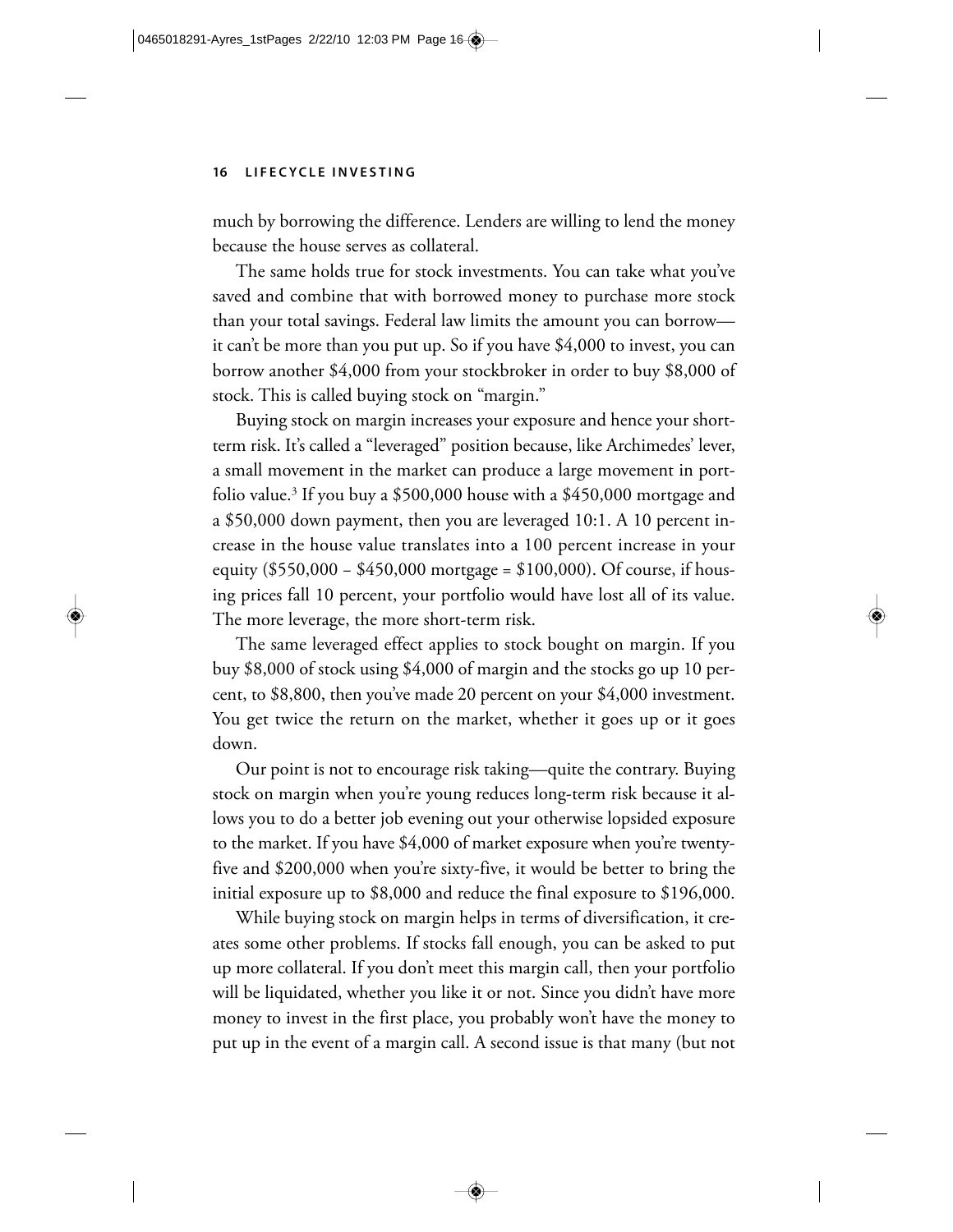all) brokers charge high interest rates for a margin loan. The cost of this interest can more than offset all the gains from diversification. From our perspective, buying stocks on margin has too many drawbacks to make it an effective tool.

Fortunately, there's more than one way to skin a cat. You can get effectively the same amount of leverage through buying a call option. The advantage of the option is that there aren't any margin calls. Whether the market goes up or down, you won't be called on to put in more money. A second advantage is that call options allow you to double your exposure to the market at a very low cost. In Chapter 8, we show that in recent years the implied interest rate associated with long-term call options that provide 2:1 leverage was only 4 percent.

This is why Andrew invested in LEAPs as his way of better diversifying his portfolio. Andrew spent \$4,770 to get an option to buy the SPDR for \$45. If stocks go up 10 percent from where they were when he started (from 92 to 101.2), Andrew will make \$850 on his \$4,770 investment, which is an 18 percent return. If stocks fall by 10 percent, then he will lose \$990, or 21 percent.\* He has the same leverage as if he bought stocks using a margin loan, but he doesn't have to worry about getting a margin call or paying usurious interest.

Proposing leverage often sets off red flags. Recent events highlight the issue. Young investors who followed our advice would have lost 64 percent of their savings in 2008. What does that say about our strategy?

While losing 64 percent of your investments is never fun, it is much better to do so when you're twenty-five than when you are sixty-five. This is true for two reasons. First, you have a lot more time to adjust in response. Over the next forty years, you can work harder, save more, or consume less. Second, even following our advice, you'll have a lot less money in the market when you are twenty-five compared to when you are sixtyfive. If Andrew ends up losing 64 percent of his initial investment, he'll be

<sup>\*</sup>The reason why the up and the down aren't completely symmetrical is that the LEAP price includes some implicit interest on the part of the shares Andrew hasn't yet purchased. These calculations are provided in Chapter 7.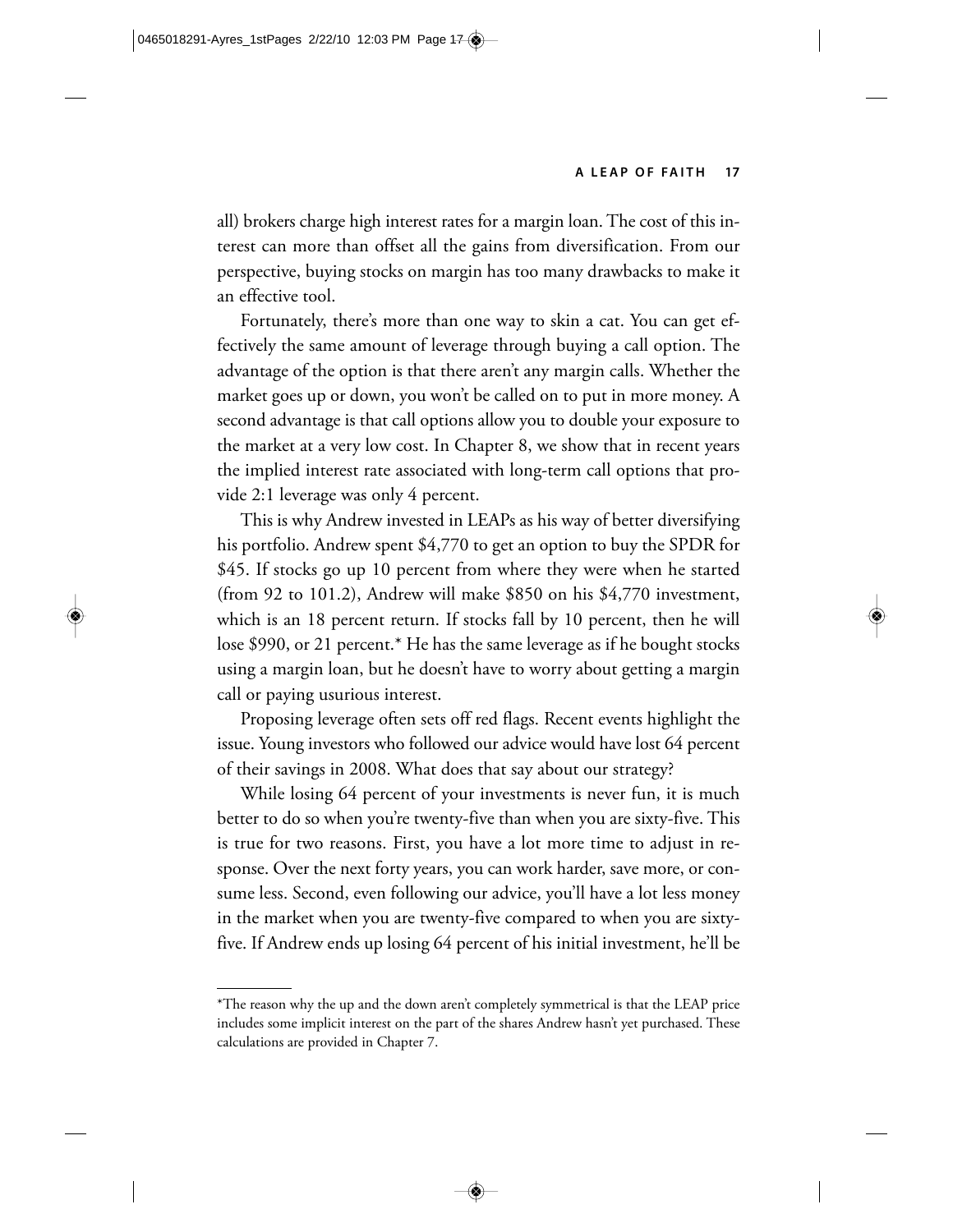down a little over \$3,000. That's painful, but not crippling. If he loses 64 percent of his nest egg when he's sixty-five, that's a major problem.

Remember that our advice isn't just for twenty-five-year-olds today. There is the corresponding advice for sixty-five-year-olds: Namely, buy a little less stock. If we had written this book forty years ago and an older version of Andrew had been following our advice all along, then he would have been less invested in the market in 2008 and thus lost less. We've done the simulations and found that he would have come out 7 percent ahead overall compared to following the traditional approach.\*

Because we propose investing more when young and less when old, you'll obviously come out ahead if the market performs better when you're young and worse when you're old. And you'll do worse if the market does poorly when you're young and booms when you are near retirement. But that's not a fair test for evaluating our strategy. Our goal is to reduce risk. That means giving up some of the highs in return for missing some of the lows. We can't eliminate all the risk, but by diversifying time we can reduce it substantially.

Of course, Andrew got off to a bad start. January 2009 was the worst January in the history of the Dow Jones Industrial Average, all the way back to 1896.<sup>4</sup> As of May 2009, he was back in the black. There will be more ups and downs along the way. We can't tell you how things will turn out for Andrew. That will take another forty years. But we don't ask you to take our word on faith. In Chapter 3, we tell you what would have happened over the last 138 years if you had followed our advice, including what would have happened to those who just retired at the end of 2008.

# **(Dis)counting Your Chickens Before They Hatch**

The diversifying benefits of leverage are possible whenever you know you're going to have a substantial amount of savings in the future. Gener-

<sup>\*</sup>The traditional approach landed at \$635,000, while our lifecycle strategy ended up at \$679,000. Both were down significantly from 2007, but our approach fell less.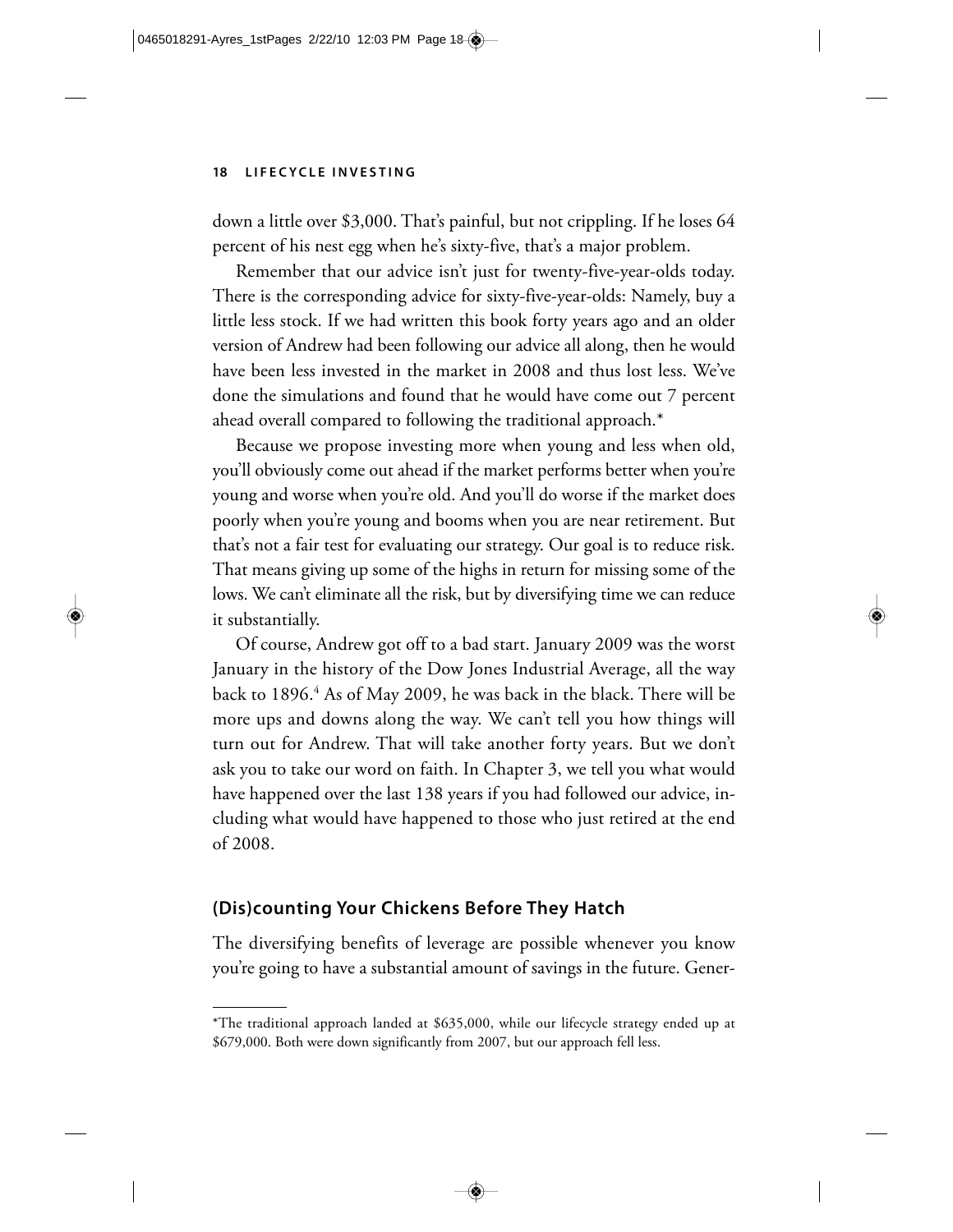ally speaking, this is due to a rising income. But there are some other ways this might happen.

This is the second book we've written together. In 2000, we signed a contract to write *Why Not?*, a book on creativity for Harvard Business School Press. We knew we were going to get a sizable advance in a year's time and that we were going to invest almost all that money in the stock market as soon as we got it. The question we failed to ask at the time was: Why wait two years before exposing any of that money to the benefits of market risk? One answer is that we didn't have the money in hand to invest.

But that's a poor argument. To explain why, we'll use some round numbers for the sake of illustration. Let's say that we each started with \$160,000 invested in stocks and \$40,000 invested in bonds. Our desired allocation prior to getting the book advance was to be 80 percent in equities, 20 percent in bonds, as illustrated in Figure 1.1.



Sticking to round numbers, our book advance was roughly \$150,000, which translated to about \$45,000 each after taxes. We each planned to spend \$5,000 of that amount and put the other \$40,000 into our retirement savings. (Okay, we're not much fun now, but we'll have enough money saved to still have some fun when we're old.)

Remember that our goal was to be 80 percent invested in stocks, which implies that when we got the advance we'd put \$40,000 into our retirement account, of which \$32,000 would go into stocks and \$8,000 into bonds.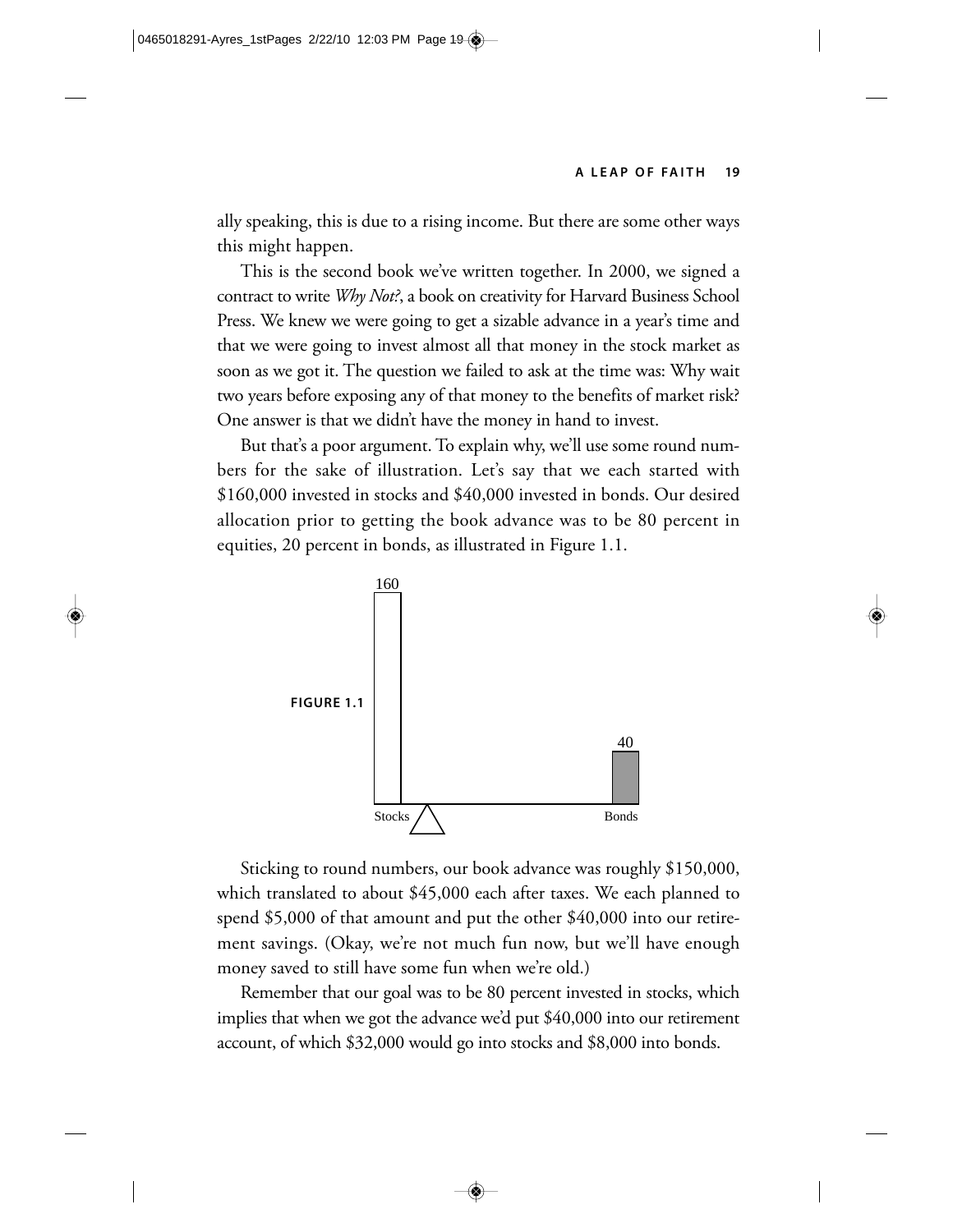That's all fine for the future, but why wait? There was nothing stopping us from taking the \$40,000 we already had in bonds and putting \$32,000 into stocks right away. If you are thinking that was increasing our allocation to stocks, you have it backwards. Doing this was required to keep our allocation 80/20.

Say we did nothing. Then our portfolio would become tilted more toward bonds, as in Figure 1.2 below. We had the \$40,000 in regular bonds, plus the book advance. The promissory note from our publisher wasn't exactly like a regular Treasury bill. (Although given the size of Harvard's endowment, we're not sure which is the worse credit risk.) And we'd actually have to write the book to get the check. We were pretty confident, though, that we would get the book done.



To rebalance the scales, all we had to do was move \$32,000 from bonds over to stocks as in Figure 1.3. Although it may then look as if we only had \$8,000 invested in bonds, the forthcoming advance checks are much like a bond. We knew the amount and when we'd get it, and we could figure out how much would be left over after tax. Thus our true bond holdings were really the \$8,000 in government bonds plus the \$40,000 note from our book.

To do this calculation right, there's one more step to take. Since we wouldn't get the bulk of the money for a year, we should discount the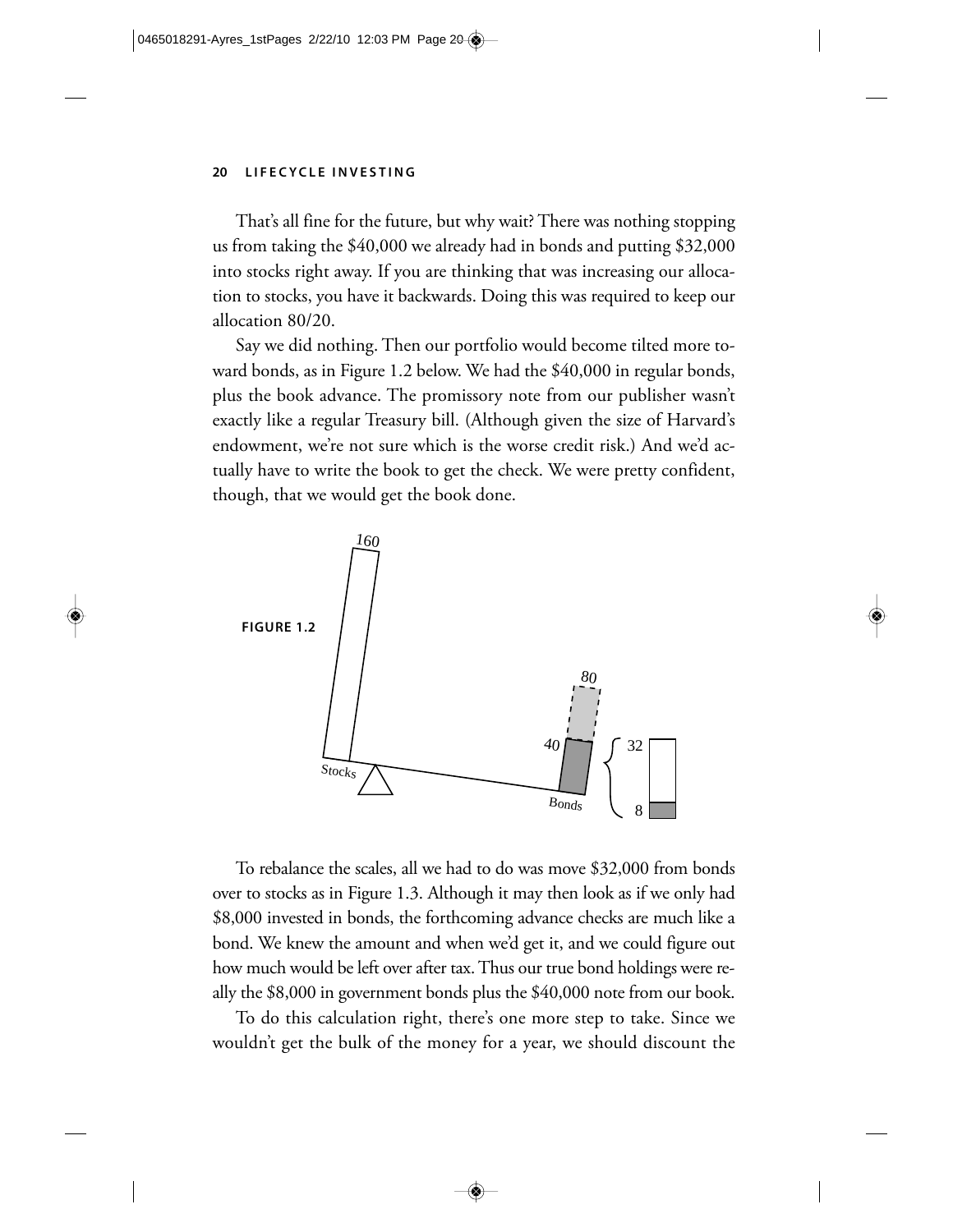

\$40,000 to take this into account. We could get \$40,000 in a year by buying a \$38,000 zero-coupon bond. That implies that the true incremental amount we have in bonds isn't \$40,000, but only \$38,000. We should have treated the \$40,000 in a year as like \$38,000 today and chosen to invest 80 percent of that amount, or \$30,400.

While a book advance might seem like a special or esoteric situation, there is a general lesson here that is the key intuition underlying our whole strategy. Your future salary is a lot like our book advance. You can predict, more or less, how much you will make in the future and what you will do with that money. Our main point is that you should figure out how you would invest that money if you had it today and then try to achieve that outcome. You won't be able to do this perfectly, but getting close counts.

There are two steps here. The big step is to realize that (if you are like most people) your future salary is like a bond and therefore you are probably much more heavily weighted in bonds than you realize. The second step is to discount that bond back to today. Because that money comes in the future, it isn't quite as valuable as if you had it today.

We were all taught as children not to count our chickens before they hatch. And we agree. But you should discount your chickens before they hatch. Instead of ignoring your future retirement savings, you should calculate the present value of expected saving contributions and start investing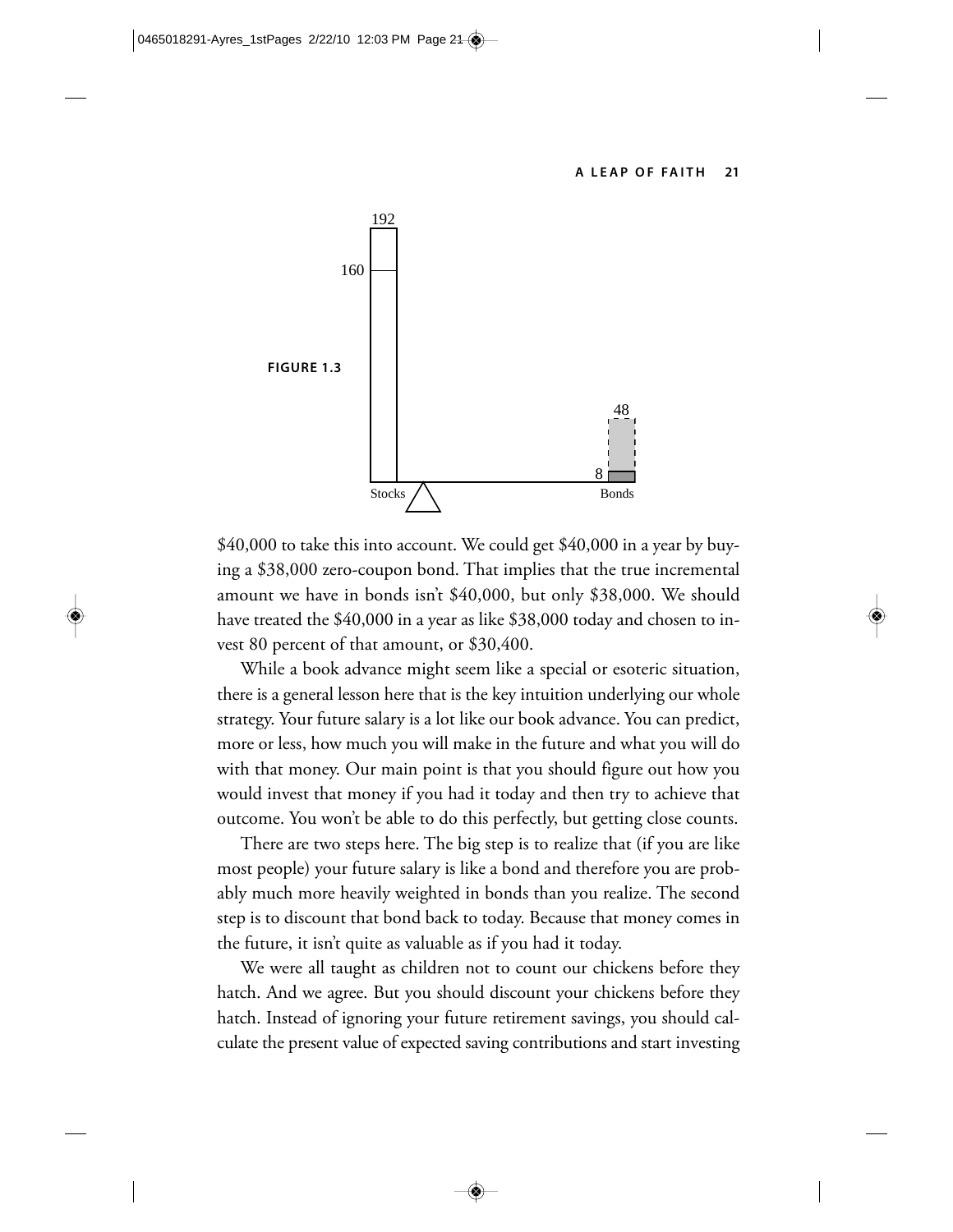some of those contributions in the stock market today. The "present value" of future dollars is the amount of cash in hand today that would make you just as happy. The present value of a future dollar is always less than a dollar, but it isn't zero—and your optimal investment today should take it into account.

The central mistake that young investors make is to ignore their expected future savings. Earlier we estimated that the present value of Andrew's future savings was over \$500,000. But even if Andrew is less confident—he is taking a year off to volunteer in China before starting at a law firm—it is hard to envision a world where the present value of his savings wouldn't be at least \$200,000. To avoid bunching all his investments into his fifties and sixties, Andrew needs to expose some of that present value to the market now.

#### **Discounting Your Income**

Think of it this way. If you are thirty, earning a steady \$100,000 per year, and putting aside \$5,000 then, mathematically, it is as if you have \$120,000 invested in bonds. Your future savings contributions of \$5,000 a year over the next thirty-six years are worth \$120,000 today. Thus if you have \$50,000 in current savings and 90 percent of that invested in stocks, it isn't the case that you have 90 percent of your assets in stocks. A more accurate picture is that you have \$45,000 in stocks and \$125,000 in bonds (\$5,000 from current savings plus \$120,000 future savings). Only 26 percent of your true total savings portfolio is in stocks. Investing a little more in stocks when young isn't as risky as you may have thought.

Actually, the percent in stock is far lower than 26 percent. If you earn \$100,000, you can expect that Social Security will replace about 25 percent of your income upon retirement. That replacement income is even more valuable because it is indexed to inflation. To buy an annuity that provides the same terms would cost roughly \$500,000 at the time of your retirement, or about \$190,000 today. Thus your total bond holdings are closer to \$315,000. That means your \$45,000 in stocks is only 13 percent of your portfolio. Here you were thinking that 90 percent was a high